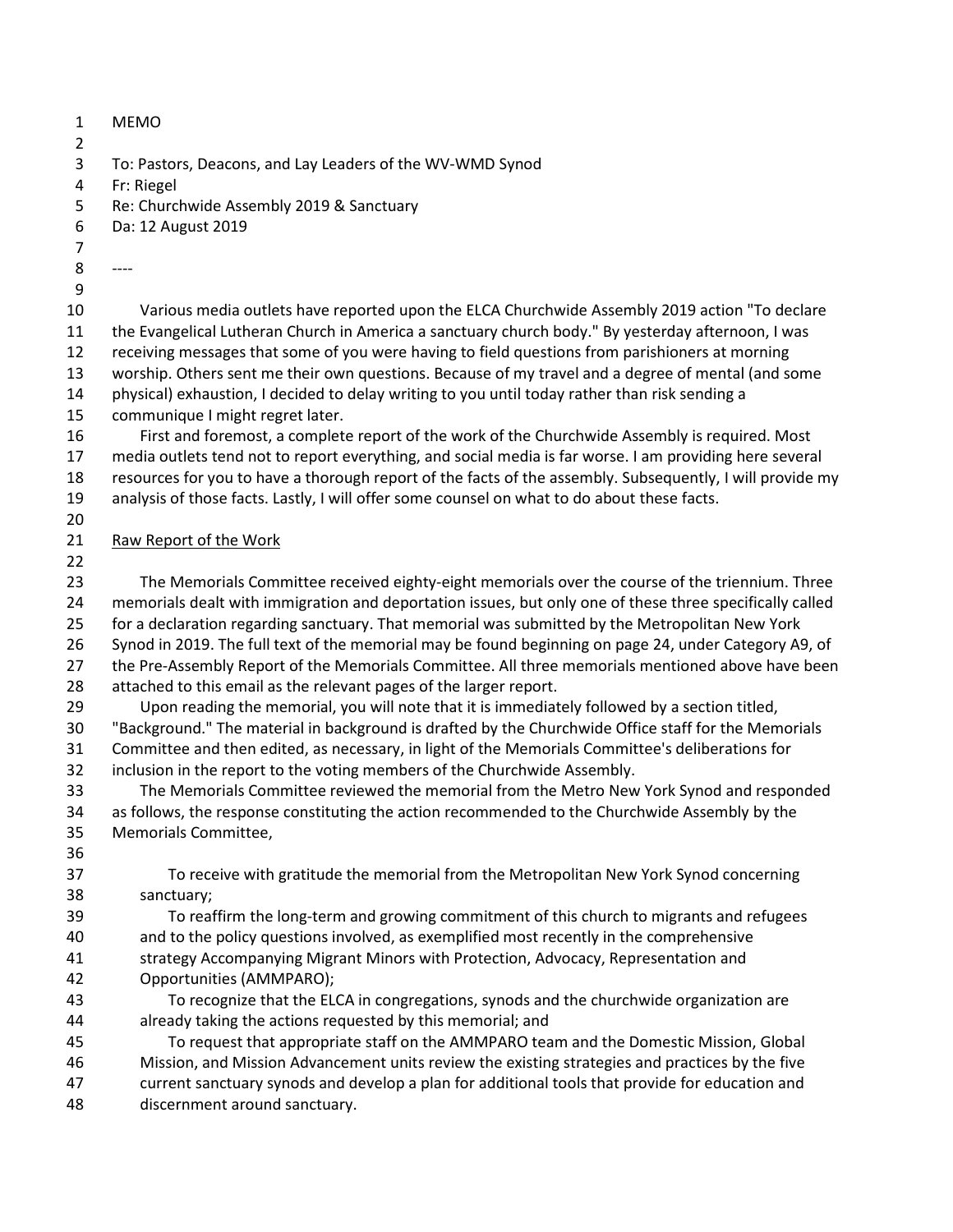| 49       |                                                                                                                    |
|----------|--------------------------------------------------------------------------------------------------------------------|
| 50       | In its report, the Memorials Committee included its response to A9 for consideration en bloc, i.e.,                |
| 51       | together with several other items. It should be noted that "To declare the Evangelical Lutheran Church             |
| 52       | in America a sanctuary church body" was not part of the recommendation made by the Memorials                       |
| 53       | Committee.                                                                                                         |
| 54       | The Memorials Committee received the writ for separate consideration of A9 on Monday                               |
| 55       | accompanied by a request for amendment. On Tuesday morning, Memorials Committee met to consider                    |
| 56       | the requested amendment which asked for the sanctuary designation. The Memorials Committee                         |
| 57       | deliberated on the request and decided to stick with its original recommendation, declining, again, to             |
| 58       | recommend the sanctuary designation. This deliberation was extensive and involved consultation with                |
| 59       | AMMPARO staff, Global Mission staff, and General Counsel (legal staff). Though the meeting is open---I             |
| 60       | was in attendance on another matter---no one attended to testify with regard to the writ to pull from en           |
| 61       | bloc or the amendment proposed.                                                                                    |
| 62       | Recommendation A9 was pulled from en bloc for separate consideration. To pull an item from en                      |
| 63       | bloc requires a voting member sponsor and ten additional voting member signatures. It was                          |
| 64       | subsequently introduced on the floor as a matter of business during Plenary 4 (Wednesday morning). If              |
| 65       | you would like to watch the floor debate, you can find it at                                                       |
| 66       |                                                                                                                    |
| 67       | http://www.youtube.com/watch?v=EbOyMdeAqV0&t=69m2s.                                                                |
| 68<br>69 | Debate was interrupted by the orders of the day and resumed in Plenary 5. You can watch this at                    |
| 70       |                                                                                                                    |
| 71       | http://www.youtube.com/watch?v=a0-QMI5szYU&t=80m20s.                                                               |
| 72       |                                                                                                                    |
| 73       | Watching the debate provides you with an opportunity to hear the arguments made for and against the                |
| 74       | various amendments and, then, the final form of the main motion. It should be noted that total time for            |
| 75       | consideration on the floor of the assembly exceeded 57 minutes.                                                    |
| 76       | With the recommendation of the Memorials Committee on the floor as the main motion, an                             |
| 77       | amendment was immediately offered to include the declaration of sanctuary,                                         |
| 78       |                                                                                                                    |
| 79       | To amend the motion to add "The Evangelical Lutheran Church in America declares itself a sanctuary                 |
| 80       | church body." as the last clause.                                                                                  |
| 81       |                                                                                                                    |
| 82<br>83 | This amendment was debated at some length and was adopted, 718-191. Debate returned to the<br>amended main motion. |
| 84       | Another amendment was offered to add ", LIRS" in the fourth paragraph after "AMMPARO team."                        |
| 85       | This amendment was adopted by show of hands with little debate. Debate returned to the main motion                 |
| 86       | as now amended twice.                                                                                              |
| 87       | An amendment was offered with the stated intent of the mover to add as the last resolve,                           |
| 88       |                                                                                                                    |
| 89       | "To request the ELCA Church Council, in consultation with the appropriate churchwide units and                     |
| 90       | offices, provide guidance for the three expressions of this church about what it means to be a                     |
| 91       | sanctuary church body and provide a report to the 2022 Churchwide Assembly."                                       |
| 92       |                                                                                                                    |
| 93       | This was debated and adopted by show of hands.                                                                     |
| 94       | Debate returned to the main motion as now amended three times, such that the main motion read,                     |
| 95       |                                                                                                                    |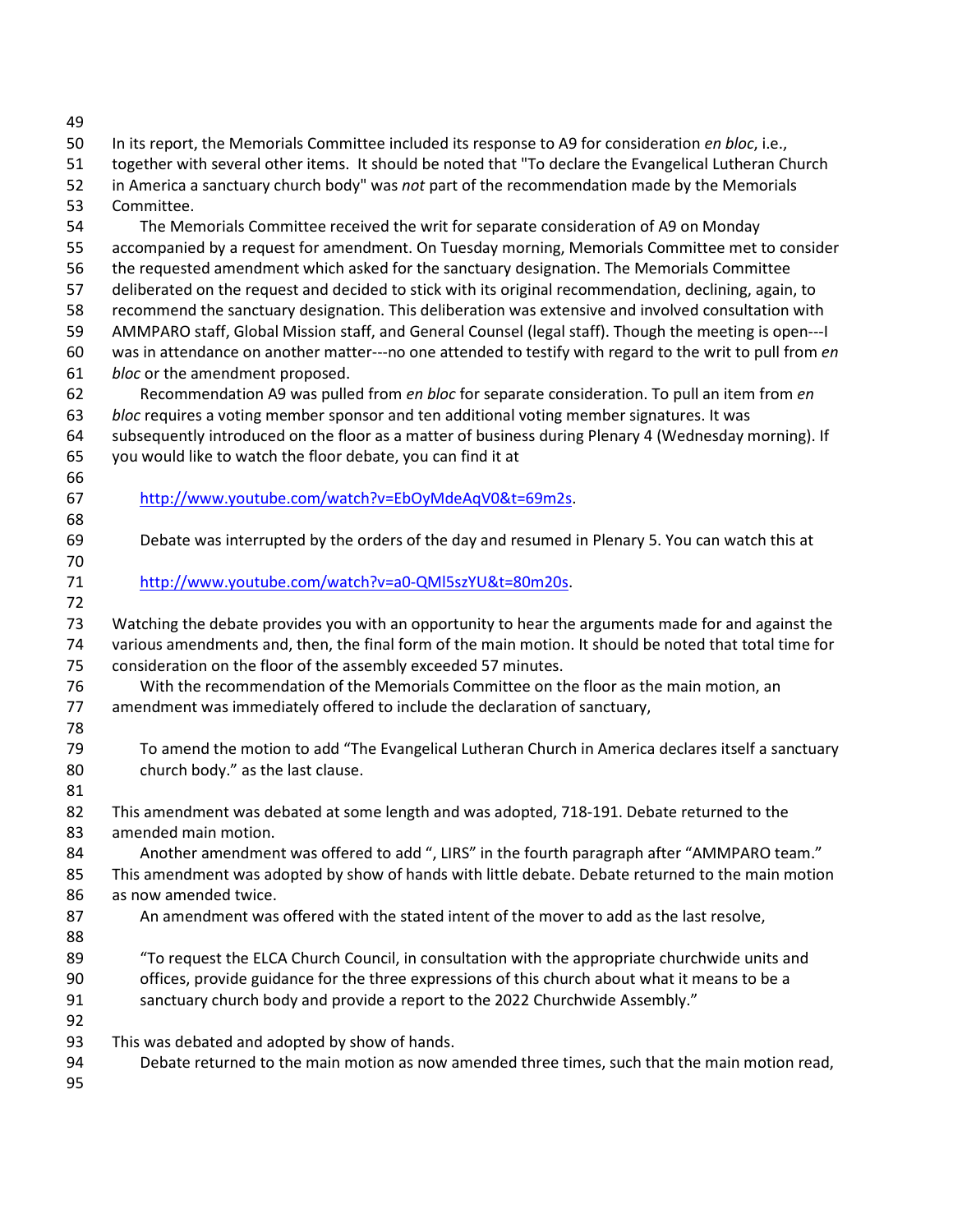- 96 To receive with gratitude the memorial from the Metropolitan New York Synod concerning 97 sanctuary;
- 98 To reaffirm the long-term and growing commitment of this church to migrants and refugees 99 and to the policy questions involved, as exemplified most recently in the comprehensive 100 strategy "Accompanying Migrant Minors with Protection, Advocacy, Representation and 101 Opportunities" (AMMPARO);
- 102 To recognize that the ELCA in congregations, synods and the churchwide organization are 103 already taking the actions requested by this memorial; and
- 104 To request that appropriate staff on the AMMPARO team, LIRS, and the Domestic Mission, 105 Global Mission, and Mission Advancement units review the existing strategies and practices by 106 the five current sanctuary synods and develop a plan for additional tools that provide for 107 education and discernment around sanctuary;
- 108 To declare the Evangelical Lutheran Church in America a sanctuary church body; and 109 To request the ELCA Church Council, in consultation with the appropriate churchwide units 110 and offices, provide guidance for the three expressions of this church about what it means to be 111 a sanctuary church body and provide a report to the 2022 Churchwide Assembly.
- 113 Analysis
- 114

112

115 As you can see from the debate, the final form of the action adopted was not something designed 116 by the Churchwide staff or the Memorials Committee. Indeed, the memorial from Metro New York 117 Synod had called for a declaration of sanctuary, but this did not survive the Memorials Committee's 118 work. The declaration of sanctuary was introduced by a voting member on the floor as an amendment. 119 This distinction is, I think, important. We often talk about Churchwide as driving these matters, and by 120 "Churchwide" we mean the officers and staff that work at 8765 W. Higgins Road. I've done so too, but 121 this is a pretty clear case of the HQ staff and officers not driving the issue. Indeed, General Counsel 122 advised against declaration on Sanctuary, citing the lack of legal definition and general clarity about 123 what it means. Neither AMMPARO nor Global Mission pressed for it, and the heart of the advocacy work 124 is already being conducted without the declaration of sanctuary. As confirmed by the Secretary of the 125 ELCA, the Churchwide Assembly may declare such things, but they are in no way binding upon 126 congregations or synods. So, this amendment should be seen as it really is, an amendment offered by a 127 voting member on the floor and not the work of ELCA officers or staff. 128 That the amendment could be made from the floor by the voting member is a feature of our 129 participatory polity. Consider for a moment the criteria for voting membership in the Churchwide 130 Assembly: 131 132 • Voting member of a congregation of the ELCA. Of course, to be a voting member of a 133 congregation of the ELCA requires that one is a confirmed member of the congregation who 134 "during the current or preceding calendar year, shall have communed in this congregation and 135 shall have made a contribution of record to this congregation." 136 • Elected by the Synod Assembly with which the congregation is affiliated. 137 138 That's it. So, when someone asks, "who makes these decisions?" the answer is, a collection of voting 139 members just like yourself who happen to get elected by their synods to attend the Churchwide 140 Assembly. There is no test for legal, parliamentary, constitutional, or theological competency. Given the 141 difficulty with which the Synod Nominations Committee recruits folks for even Churchwide Assembly 142 seats, I am not overly sympathetic when it comes to complaints about the quality of the voting members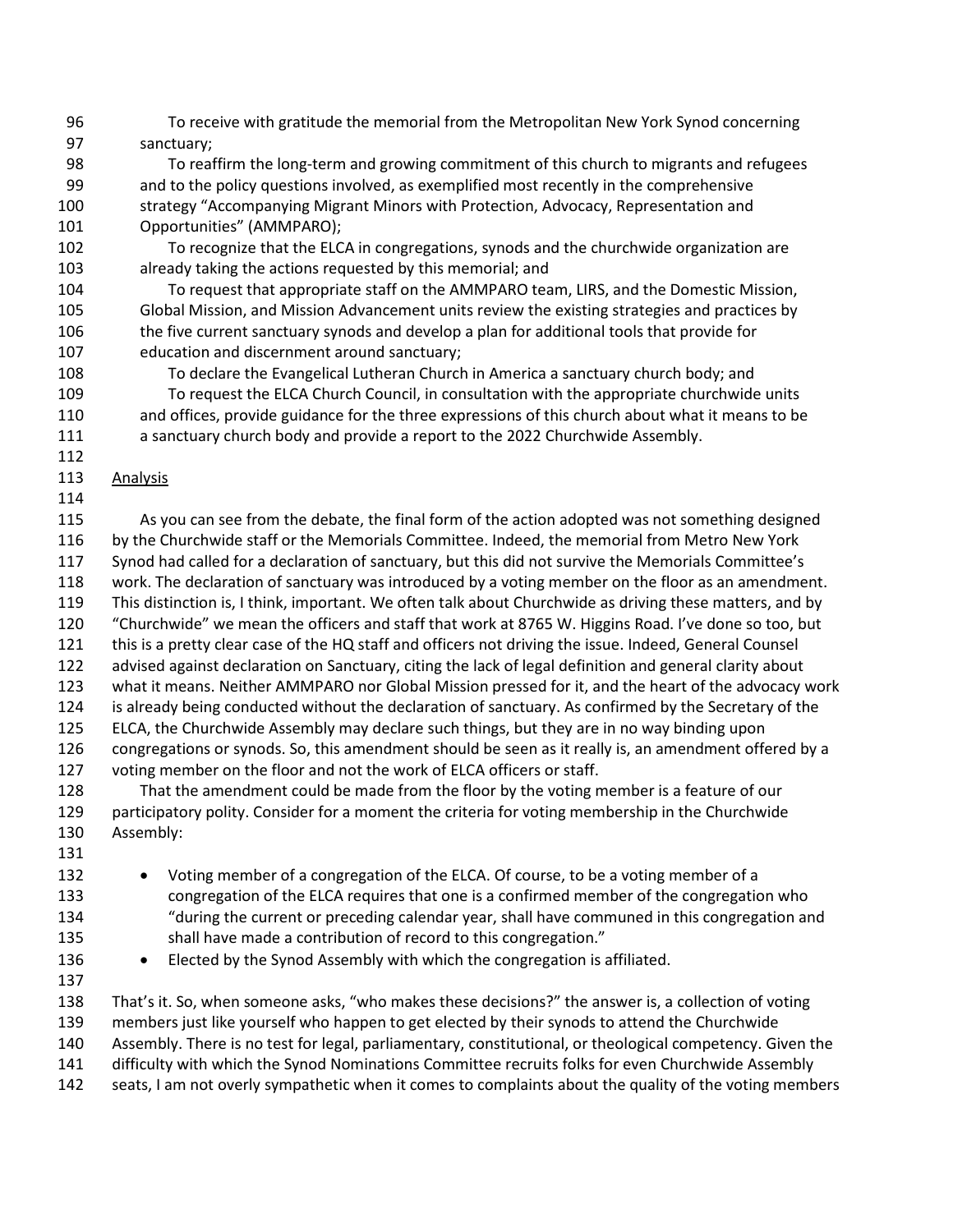143 of the Churchwide Assembly when made by those who have refused (actively or passively) to stand for 144 election.

145 As we get into the weeds of the amendments, the video of the assembly is something I commend to 146 you. We may be asked, "Why was this done?" The debate, while not a scientific poll of the assembly, 147 presents the arguments made by various people. There are often more than two sides in these 148 assemblies, and, frequently, the outcome of a vote is a matter of a constellation of differing opinions 149 that align closely enough to marshal the required majority. As with anything, some will be fully 150 supportive of the final piece of legislation, others only mostly supportive. The amendment to include 151 sanctuary had 191 opposed. There were not, by my estimation, that many opposed in the final adoption. 152 Some may have been convinced to support sanctuary during the course of the debate. Others may have 153 not supported sanctuary but were willing to accept it for the sake of the other provisions. 154 It should also be noted that a majority of the assembly supported the inclusion of the last 155 amendment. This I find rather fascinating as the last amendment is tantamount to an admission, on the 156 part of the assembly, that it wasn't entirely clear on what exactly was meant by sanctuary (or, at least,

157 was admitting that the term would be ambiguous for many) and what sanctuary meant for each of the 158 three expressions of the church. With this amendment adopted, did the assembly vote to declare itself 159 something and admit, at the same time, that it wasn't sure what that something was and what its

160 implications were? Seems like it to me.

161 As a matter of polity, it is clear that this particular declaration of sanctuary has no binding authority 162 on a congregation or a synod. For those unfamiliar with our *Constitutions, Bylaws, and Continuing*  163 *Resolutions*, this is baffling. Without getting into a prolix exposition of the ELCA's constitutional 164 economy, let me say that the Commission for a New Lutheran Church drafted governing documents that 165 skewed toward congregationalism. The Secretary made it clear to the assembly that congregations and 166 synods are not required to declare themselves sanctuaries or even to act on any of the operatives of the 167 recommendation. We are not as hierarchical as some think (and some desire).

168 What the Secretary did not make clear is that Churchwide Assembly actions can be binding upon the 169 Churchwide organization. I raised this point in floor debate. If sanctuary means, among other things, 170 housing people, which was included in the original memorial from Metro New York Synod, then 8765 W. 171 Higgins Road is not an appropriate facility.

172 So, did the inclusion of the sanctuary declaration add anything to the action proposed by the 173 Memorials Committee? Let's take this question in parts. First, the substantive work with immigrants, 174 including those most threatened with deportation, identified in the Metro New York Synod memorial is 175 already being executed by various offices of the ELCA, by various affiliated agencies, and by 176 congregations on the front lines. The sanctuary declaration added nothing substantive to the work. Did 177 it provide a political "optic?" Of course, it did. This is already evident in both commercial and social 178 media, and, as with all things in these charged and divisive times, both praise and condemnation 179 abound. Of course, we live in days when substance seems less important than appearance.

180 Some expressed concern that a declaration by the Churchwide Assembly was false advertising, 181 saying that someone responding positively to the declaration would be disappointed to find the local 182 Lutheran congregation he/she decided to visit had not opted in.

183 My greatest concern is the harm that we have put migrants at increased risk. Consider: Did Harriet 184 Tubman or Corrie ten Boom advertise the locations of their safe houses? If I were sheltering people, 185 now that the Churchwide Assembly has made this declaration, I would be moving them to another 186 location as quickly as possible. Why should ICE not start raiding our churches? I am not concerned for 187 our property: broken doors can be fixed. I am not concerned for us: we are going to be tried, probably 188 convicted, and most likely fined, but we have the protections of the Constitution. I am concerned for 189 those we would shelter. I would be fined (maybe jailed for a brief period of time), but that immigrant is 190 getting deported. We may call this prophetic action and engage in civil disobedience, but, when we do